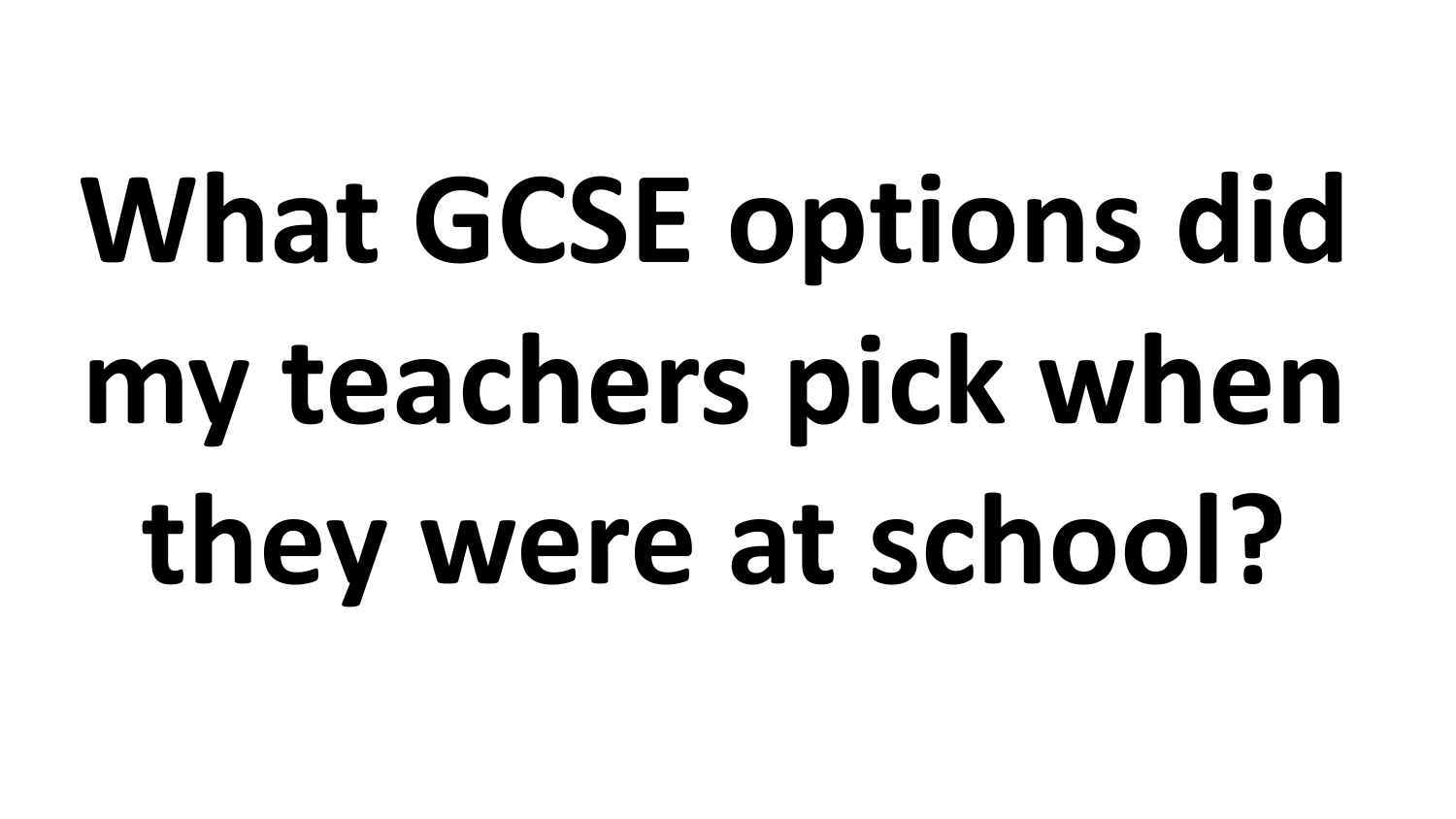## Teacher: Miss Jones

| Subject               | Why?                                                                                                                                                   |
|-----------------------|--------------------------------------------------------------------------------------------------------------------------------------------------------|
| Drama:                | I wanted to do something active that<br>involved a practical element and<br>allowed me to work with others.                                            |
| Religious<br>Studies: | I loved to ask difficult questions and RS<br>allowed me to do that in a way that<br>meant I could express my opinion and<br>learn to listen to others. |
| History:              | I was interested in learning about<br>world war 2 and how the UK had<br>become the country it is today.                                                |
| German:               | Out of the languages I had studied,<br>German was the one I felt that I was<br>the strongest in and could understand<br>it the best.                   |

#### **GCSE Options choices**

# Teacher: Miss Heckles

| Subject                       | Why?                                                                                                                                                                                             |
|-------------------------------|--------------------------------------------------------------------------------------------------------------------------------------------------------------------------------------------------|
| French and<br>Spanish         | I love languages, by far my best and<br>favourite subjects at school. I think<br>French especially is a beautiful<br>language and I still read French books<br>and watch French films.           |
| DT (resistant<br>materials) - | I loved designing and buildings things,<br>really enjoyed the practical                                                                                                                          |
| Geography -                   | I found physical geography fascinating -<br>understanding why our planet is the<br>way it is (ended up inspiring me to do<br>geophysics at uni - then specialising in<br>earthquakes for my PhD) |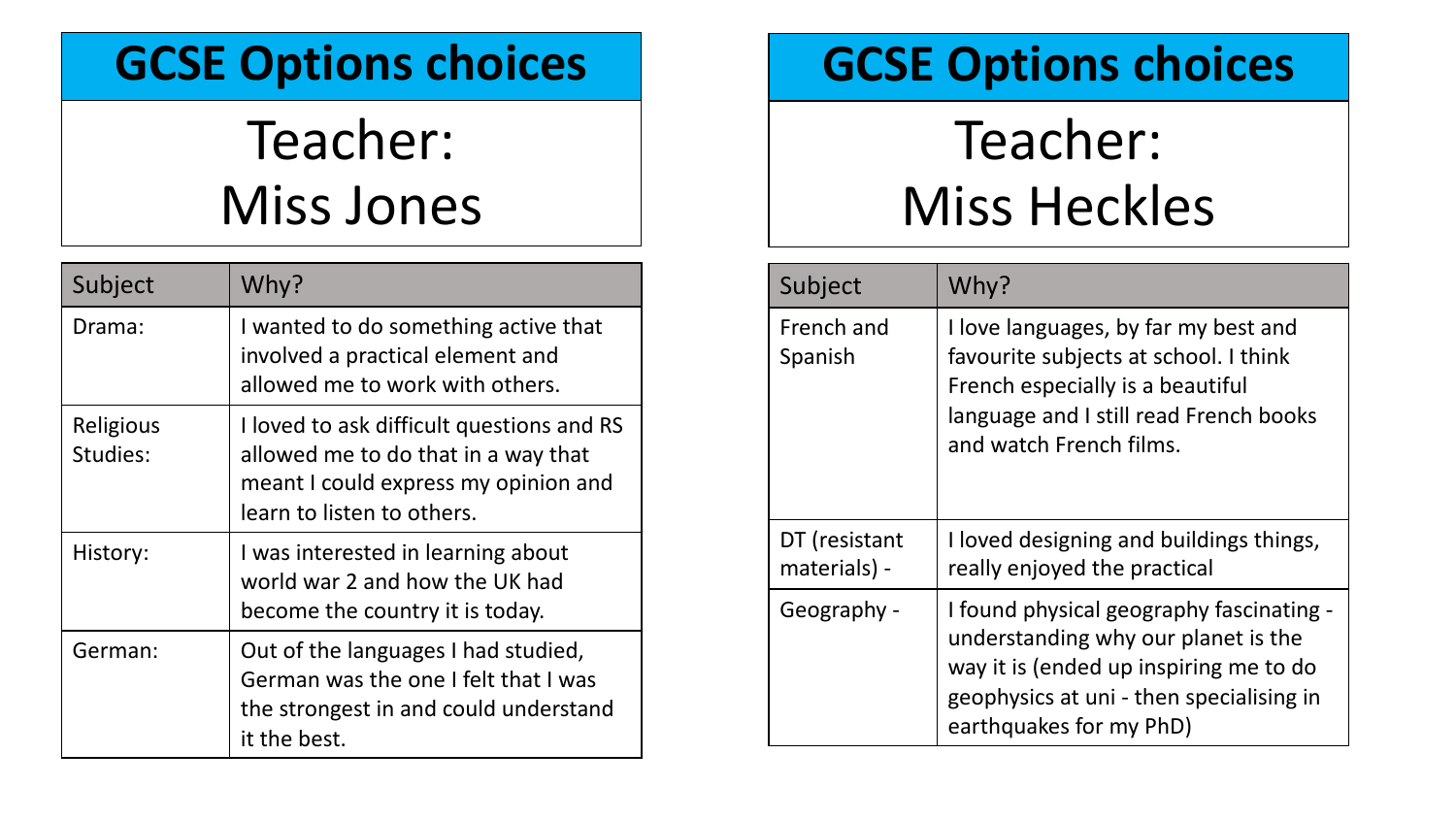## Teacher: Miss Shahmiri

| Subject                           | Why?                                                                                                                                                                                                             |
|-----------------------------------|------------------------------------------------------------------------------------------------------------------------------------------------------------------------------------------------------------------|
| <b>Business</b><br><b>Studies</b> | I was always fascinated with how<br>advertising was used to hook<br>customers into buying products. I also<br>enjoyed the maths elements of<br>calculating percentage profit.                                    |
| 3 Dimensional<br>Design           | This was very similar to Art, except it<br>involved building 3 dimensional<br>objects. I felt this was a good choice<br>because I enjoyed being creative but<br>also creating structures and building<br>things. |
| Spanish                           | I chose this because I see having a<br>language as a desirable skill to have in<br>life because it allows you to travel and<br>work in other countries more easily.                                              |

#### **GCSE Options choices**

Teacher: Miss Raine

| Subject        | Why?                                                                                                                           |
|----------------|--------------------------------------------------------------------------------------------------------------------------------|
| History        | I loved learning about the past and<br>how history shaped the world today.                                                     |
| Geography      | Geography fascinated me with how the<br>landscape of our Earth has changed<br>over the years and what led to those<br>changes. |
| <b>GCSE PE</b> | PE because I love all sport and being<br>active.                                                                               |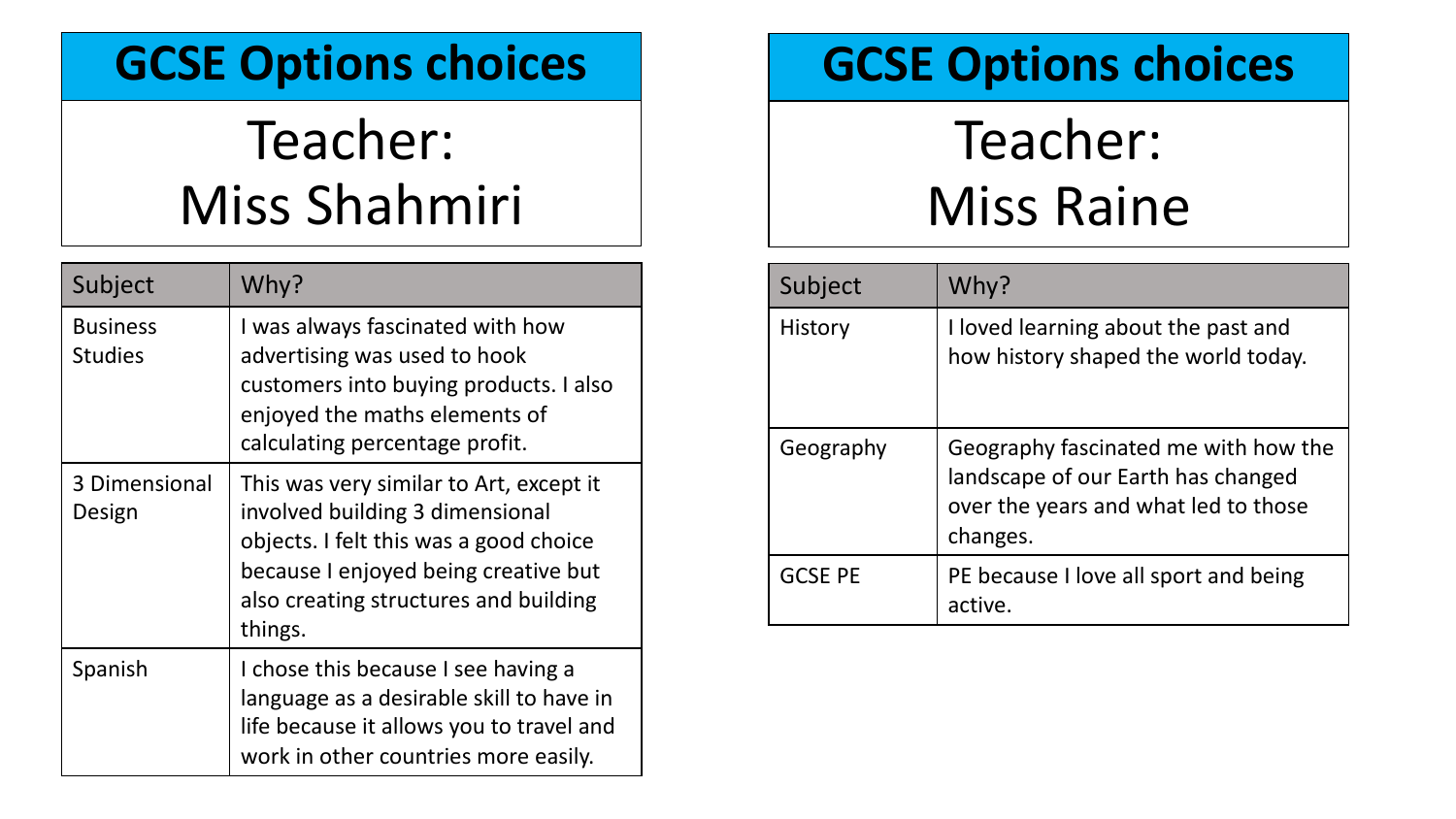## Teacher: Mr Delaney

| Subject        | Why?                                                                                                    |
|----------------|---------------------------------------------------------------------------------------------------------|
| <b>History</b> | I have always found it really<br>interesting.                                                           |
| Media          | It was something new and<br>different. It was great to learn<br>something entirely new for a<br>change! |

### **GCSE Options choices**

Teacher: Miss Drury

| Subject                | Why?                                                                                                                |
|------------------------|---------------------------------------------------------------------------------------------------------------------|
| French                 | If I'm honest I picked the options I<br>enjoyed most and found interesting. I<br>knew I wanted to do maths/sciences |
| Religious<br>Education | when I got older but since they were<br>already compulsory, I just picked the<br>subjects I liked most!             |
| <b>GCSE PE</b>         |                                                                                                                     |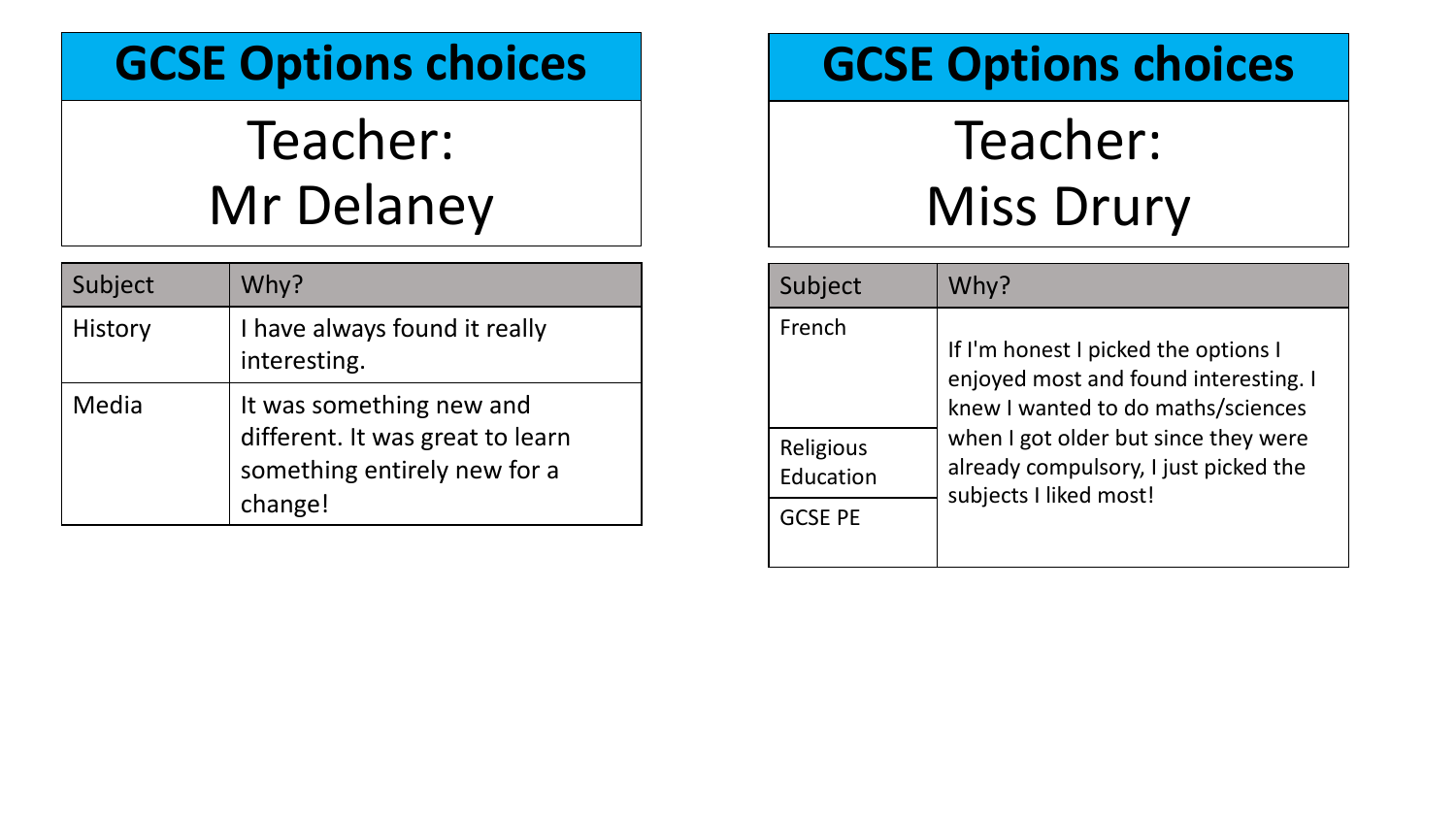## Teacher: Miss Banner

| Subject         | Why?                                                                                                                                                                                                                                                                                                                                                                                                                                                                       |
|-----------------|----------------------------------------------------------------------------------------------------------------------------------------------------------------------------------------------------------------------------------------------------------------------------------------------------------------------------------------------------------------------------------------------------------------------------------------------------------------------------|
| <b>Textiles</b> | I took textiles to learn more about the fashion industry and how<br>to respond to a design brief in a subject that wasn't art. I also<br>wanted to learn how to use a sewing machine and turn my<br>designs into a finished product.                                                                                                                                                                                                                                       |
| Art             | (I can't really put this into one sentence!). I've always loved<br>creating and found art an opportunity to express myself. I loved<br>learning how different materials work and how rewarding it is to<br>finish a piece of work I'd spent hours on. I enjoyed learning about<br>different time periods and cultures through various art<br>movements and artists. I also think one of the best things about<br>art is that it's universal and personal at the same time. |
| German          | I only started learning German in Year 9, and I enjoyed learning<br>the language, so decided to take it at GCSE. I wanted to learn a<br>language to broaden my horizons and be able to communicate<br>with more people, and this has proved very useful over the years<br>(pen pals, talking to locals on school trips, German-speaking<br>customers at my old place of work etc).                                                                                         |
| History:        | I wanted to learn about what happened before our time and how<br>that's changed the world that we live in today. I also wanted to<br>learn about how people lived in different periods of history and<br>how that has developed over time.                                                                                                                                                                                                                                 |

#### **GCSE Options choices**

# Teacher: Mr Williams

| Subject                            | Why?                                                                                                                                                                                                                                  |
|------------------------------------|---------------------------------------------------------------------------------------------------------------------------------------------------------------------------------------------------------------------------------------|
| History                            | I chose this because I enjoyed essay<br>writing and the course seemed really<br>interesting - covering WWI, WWII and<br>Vietnam war, lots of interesting<br>modern history.                                                           |
| Religious<br><b>Education (RE)</b> | I chose because I really enjoyed the<br>essays, lots of debate about world<br>issues - probably my favourite option.                                                                                                                  |
| Graphic<br>Design                  | was a weird one - I'm not very artistic<br>but the computer made it easier, and I<br>liked the sound of the projects we'd<br>have to do. I felt like I needed a<br>creative option on the side of all the<br>essays and calculations. |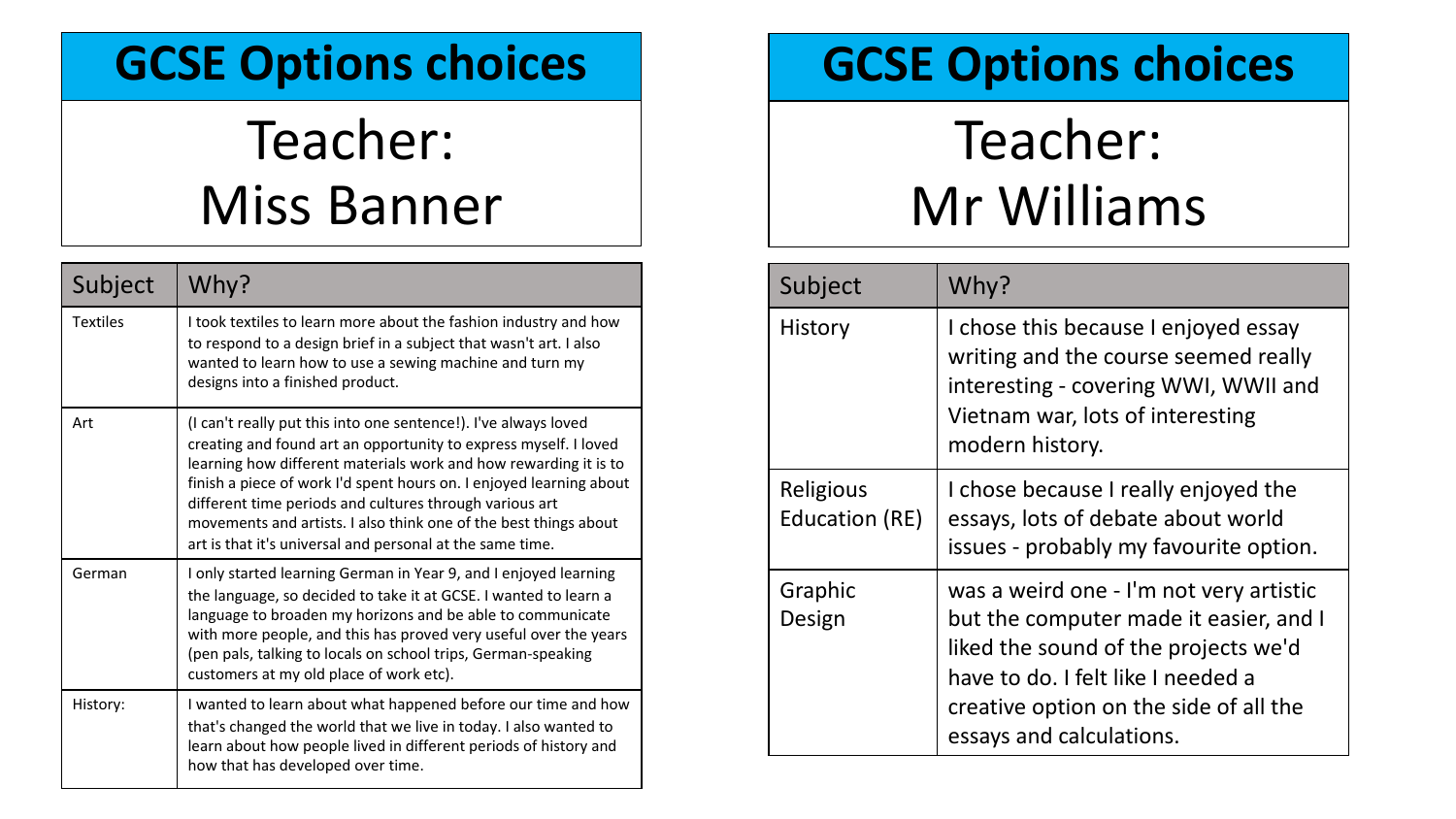# Teacher: Mr Hanson (IT)

| Subject         | Why?                                                                                                                              |
|-----------------|-----------------------------------------------------------------------------------------------------------------------------------|
| Geography       | I enjoyed travel and learning about the<br>world in which we live                                                                 |
| <b>Business</b> | I really enjoyed thinking and planning<br>to start my own business and how<br>economics, business and money all<br>work together. |
|                 | I loved technology and all things<br>computers, obviously                                                                         |

## **GCSE Options choices**

# Teacher: Mr Nines

| Subject       | Why?                                                                                                                                                          |
|---------------|---------------------------------------------------------------------------------------------------------------------------------------------------------------|
| Art           | I chose Art as my career goal at age<br>14 was to be a comic artist. I had<br>planned to go to Art college and then<br>university to break into the industry. |
| Design and    | I chose both DT options as they were                                                                                                                          |
| Realisation   | subjects that I excelled in and felt                                                                                                                          |
| Graphic       | that I would get good grades in and                                                                                                                           |
| Communication | enjoy.                                                                                                                                                        |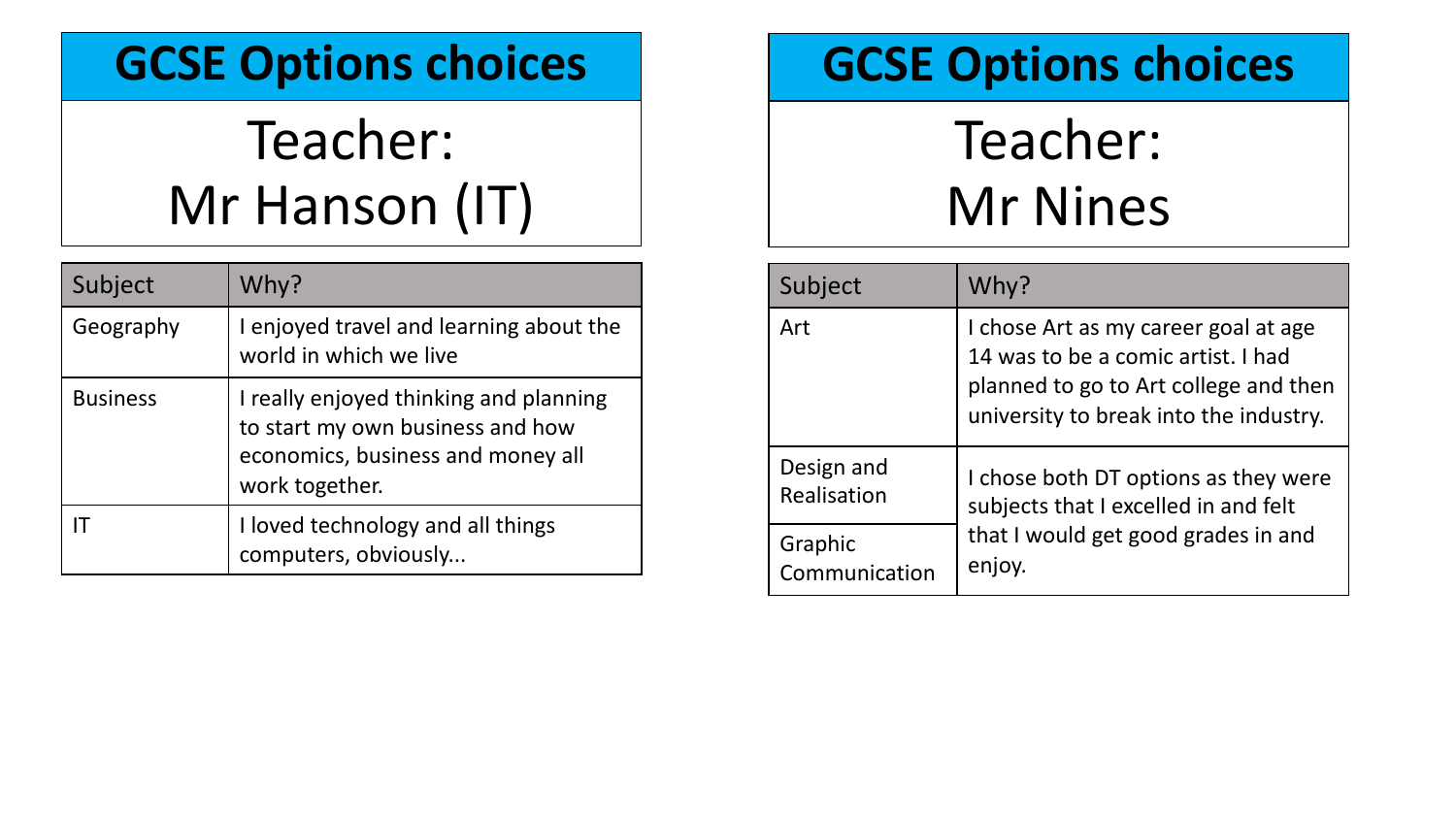# Teacher: Mr Whittingham

| Subject      | Why?                                                                                                                                                                                    |
|--------------|-----------------------------------------------------------------------------------------------------------------------------------------------------------------------------------------|
| <b>Music</b> | I played instruments and<br>performed in bands. I listened to<br>lots of music in my free time and<br>wanted to be a producer - music<br>was something I enjoyed greatly<br>(still do)! |

### **GCSE Options choices**

# Teacher: Miss Wilson

| Subject        | Why?                                                                                                                                                                                                                                                                                                                                                                                                        |
|----------------|-------------------------------------------------------------------------------------------------------------------------------------------------------------------------------------------------------------------------------------------------------------------------------------------------------------------------------------------------------------------------------------------------------------|
| History        | I took this because I knew there was a module on the<br>history of medicine which I thought was fascinating and<br>linked into my love of biology                                                                                                                                                                                                                                                           |
| French         | I loved speaking French and we used to go to France on<br>holiday every year to see my cousin who had moved there<br>when she was 20. It was so nice to be able to ask for things<br>in shops or understand things on the TV or radio when we<br>were there. I still love speaking French now and have done<br>several courses since completing the GCSE.                                                   |
| ΙT             | This was a useful course to complete because we learnt all<br>the basic skills that I use regularly in my job, such as Word,<br>PowerPoint and Excel. Although technology has advanced<br>lots since the time I did my exams these basic skills are still<br>useful to everyone.                                                                                                                            |
| <b>GCSE PE</b> | I was good at sport at school, e.g. on lots of the teams, so it<br>seemed like a natural choice, but in the end it turned out<br>that the theory was the part I liked the most. There were<br>lots of parts that interested me, including the history of the<br>Olympics, looking at campaigns to improve participation in<br>sports across the nation, and the biology involved in how<br>the body worked. |